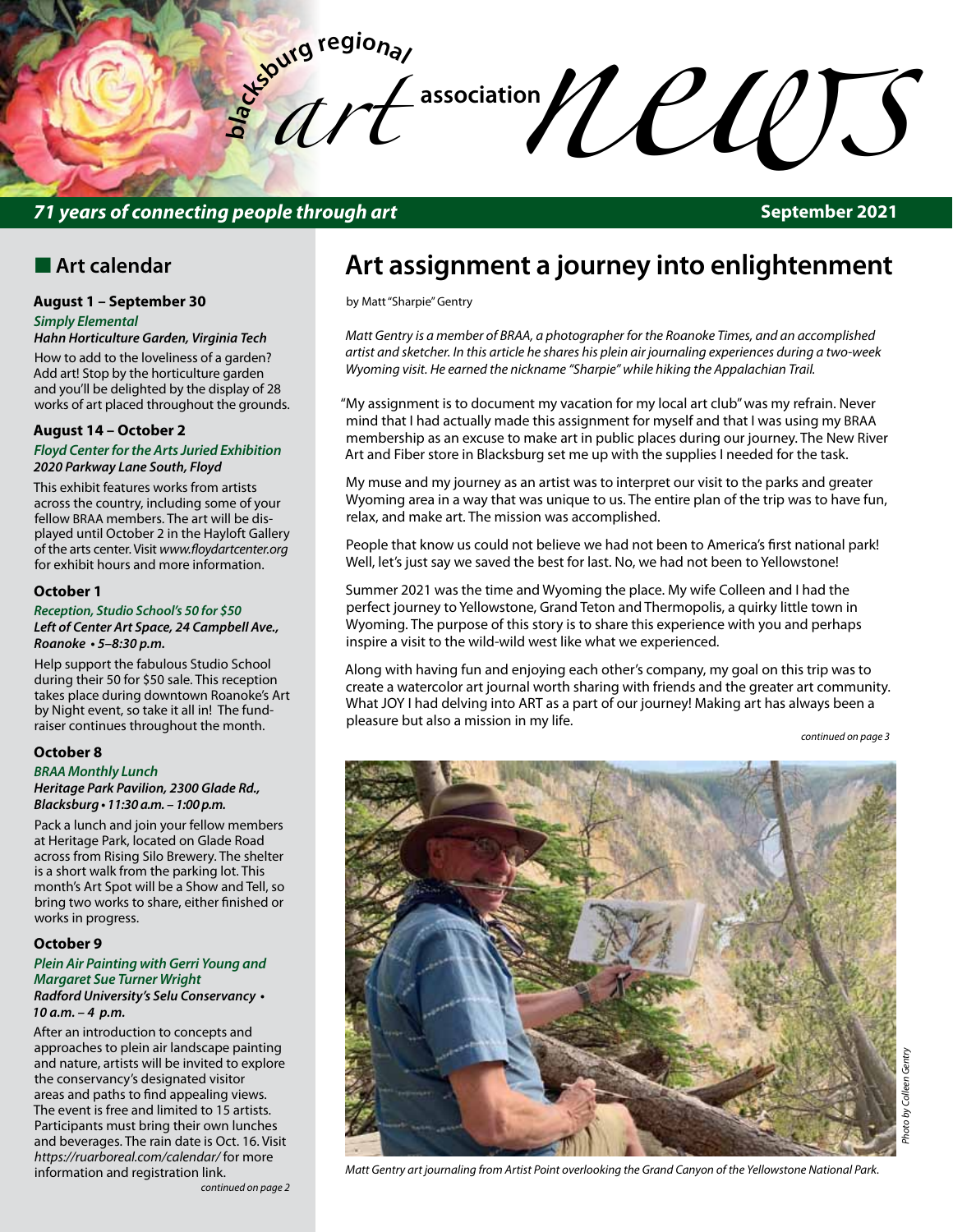## **BRAA and The Artful Lawyer**

For a number of years, the Blacksburg Regional Art Association (BRAA) has enjoyed a relationship with The Artful Lawyer owned by James Creekmore. Members of the art association have often been represented in the exhibitions hosted in the building. When the Community Arts Information Office on College Avenue was unexpectedly closed in 2019, Creekmore quickly invited BRAA to move into his spaces on N. Main Street where we remain today. Sadly, with the advent of the COVID pandemic, the building and its popular quarterly art exhibitions and receptions were closed. Only The Art Space, recently opened by BRAA, continued to operate on limited hours.

Recently, exciting things are happening again! Read on to see more.

### **Welcome back from The Artful Lawyer**

By Katy Shepard, The Artful Lawyer manager

During the pandemic we missed everyone something fierce, but now that we have reopened, we are back with more arts community projects than ever before.

Our current exhibit, "Reflections: Art in the Time of Covid-19," runs through Oct. 15 and features over 60 local artists! Upcoming shows include a quilting show from TAVA, Textile Artists of Virginia, opening in November, and our long-awaited photography exhibit (previously delayed by the pandemic) opening January 2022.

If you haven't shown with us yet, be on the lookout for our calls to artists for the 2022 season which will include the topics "We March So that We May…", "A Summer of Sustainability and Mother Earth," and lastly "Memories."

Before we roll into the new year, other arts opportunities to get involved at The Artful Lawyer include the return of figure drawing sessions and paint nights, community rental space for artist workshops and activities,



further information. *"Reflections: Art in the Time of Covid-19," featuring works by 60 local artists, will be displayed at The Artful Lawyer through October 15.*

a new gift shop project titled "Blind Date with an Artwork," and our Inaugural Holiday Art Market on December 4-5, open noon to 7 p.m. each day. Use the email in the next paragraph to sign on as a selling artist for those two days.

If you aren't on our listserv yet and want to learn more, email us at *info@artfullawyergallery.org* to be added. Don't forget to follow us on Facebook and Instagram to see our Artist Spotlights to learn more about the currently exhibiting artists!

### **A little bit about Katy**

Katy Shepard lives in Christiansburg with her life partner, Sam, and 16 assorted animals. She is an artist who owns Scallywag Letterpress upon which she and Sam create hundreds of original greeting cards. She is a professor, a passionate gardener and pasta maker, and somehow finds time to belong to the Blacksburg swing dance community.

She holds a wealth of academic degrees: PhD Alliance for Social Political Ethical and Cultural Thought 2021, GA Moss Arts Center Salaam Project 2018-2019, MA in Philosophy, GA Office of Sustainability 2016, BFA Studio Art, BA Political Science, and a BA in Philosophy 2014.

### **The Art Space @ the Artful Lawyer**

The Art Space which opened earlier this year is BRAA's first venture into having a continuing location at which BRAA members can exhibit and sell their artworks.

Located in the left-hand portion of The Artful Lawyer at 318 N. Main Street, Blacksburg, The Art Space operates several days a week manned by the exhibiting artists themselves. A number of artists show each quarter, offering everything from greeting cards to jewelry, painting, photography, ceramics and fiber arts. Artists featured in a given quarter also act as salespersons for all the artworks on display.

Sue Hossack has set up and managed The Art Space for the past six months and Ava Howard is coordinating the BRAA holiday market which will feature more BRAA artists and their works from Oct. 15 through January 9, Friday through Sunday.

"The Art Space will be different for the weeks of the holiday market," said BRAA president Charlotte Chan. "There will be more artists represented showing a variety of artworks aimed at holiday buyers. Customers will find everything from greeting cards to paintings, ceramics, jewelry and more. A number of BRAA artists will participate and all will take a turn at operating the market."

Go to *blacksburgart.org/holidaymarket*, for



### **October 23**

### **Reception – New River Art Biennial Tyler Art Museum, Radford University • 5–7 p.m.**

This year's biennial event was coordinated by the Fine Arts Center of the New River Valley in Pulaski, and co-sponsored by the Floyd Center for the Arts and the BRAA. Come view the display and celebrate the award winners! Works will be displayed until December 4.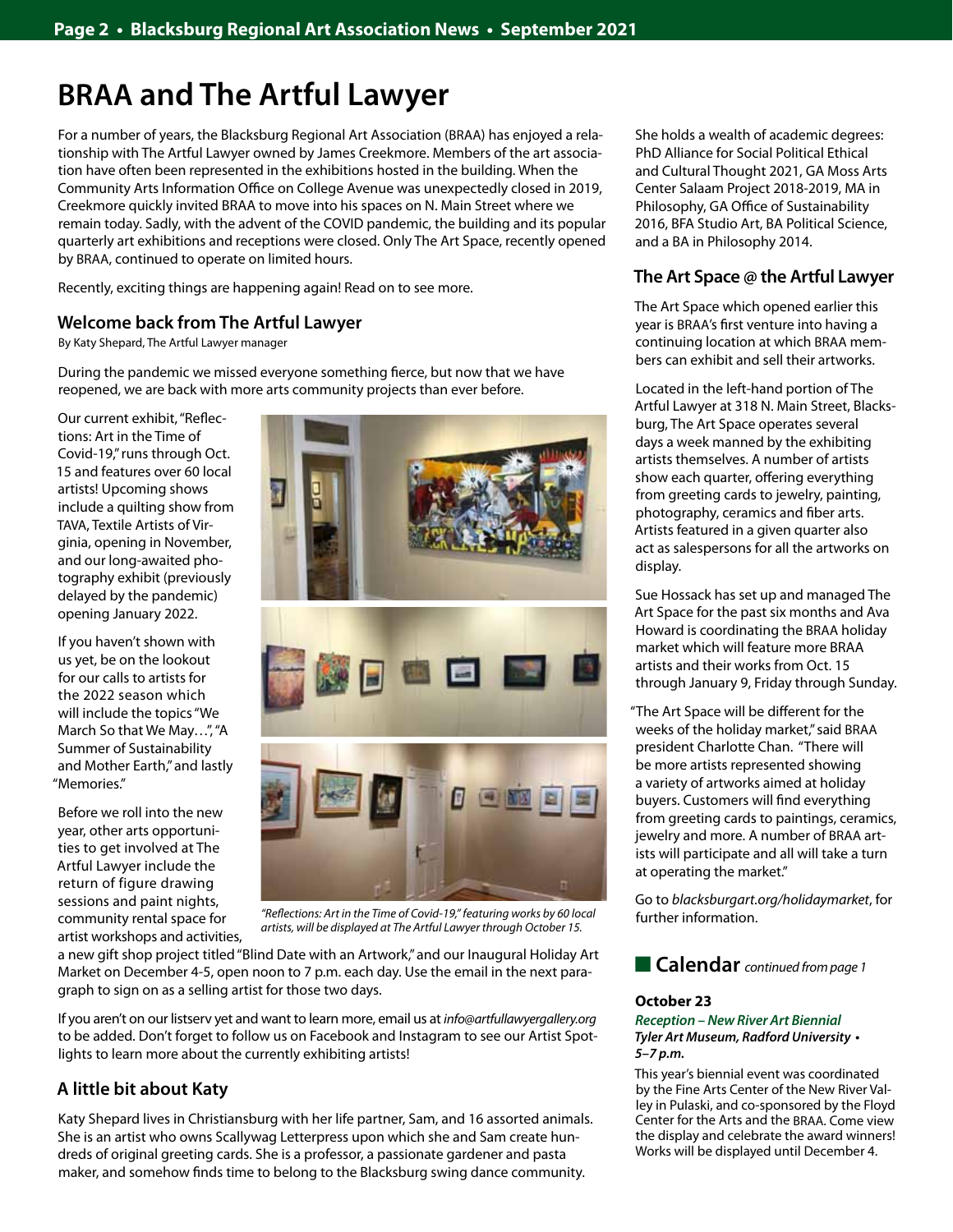### ■ Art journey *continued from page 1*

Art is a universal communication. It is immediate and sincere. One of my favorite memories from the trip was being at the Old Faithful geyser basin on the Fourth of July. All of America was there after a year of pandemic precautions lock-up!

Upon arrival in Yellowstone National Park, we settled in with an anxious crowd to see the eruption of the famous Old Faithful geyser. The sheer joy of the crowd as it erupted was a moment I will never forget. It was the best Independence Day show ever! I made composite sketches in my journal of three eruption events that day. Starting with a mid-day eruption and moving on with more eruptions later in the evening, Old Faithful blows its stack approximately 1.5 hours apart every day.



The greatest joy came during the last eruption on July 4, 2021, as the sun set. I continued to embellish on the compositions I had made earlier in the day,

*Old Faithful Inn and geyser sketch made on July 4th.*

deepening and darkening the sunset before me. Unbeknownst to me, a small crowd had gathered behind me as I painted. I was conscious of people watching me paint, but I was "in the moment" making art. A group of a dozen people were watching me paint!

Later, as I turned the pages of my journal, sharing my illustrations with them, this wonderful group of people applauded. I felt validated as an artist, but also elated I was able to connect with people through art.

Here is my take away from this moment: America needs art, wants art, and loves art being made in public! What a joy I had sharing my artful experience with my fellow visitors in that time in that place on that day!

Moving to Yellowstone Falls, we set up at an area called Artist Point; me with all my painting gear and Colleen in place on a boulder with her knitting. "Look! An actual artist at Artist Point!" was the voice I heard from behind as fellow visitors watched and photographed me painting on location. "I wish I had brought my sketchbook" was a comment by another visitor claiming to be an Urban Sketcher. I told her I wish she had brought it also, because I could really use some "backup." "Well, you don't see that every day," remarked another visitor upon seeing Colleen knitting on the boulder.

Several of the dozens of people that made photographs of me painting from Artist Point that day said "thank you" for sharing my inspiration to create art. How do I get to be an artist in residence in a National Park? Sign me up!

"I'm totally blown away," said Sioux, our host in Thermopolis, Wyoming. We had just spent a few minutes connecting while sharing my sketchbook in her cozy community where she is the proprietor of Round Top Mountain Hotel. Seeing her community through the eyes of an artist brought her joy. Sharing the creative processes of making art of our journey and the appreciation of her hospitality and town warmed my heart. The hot springs of Thermopolis was the draw for our visit there, but it was the people that warmed our hearts. I was so inspired by this small community's offerings that the pages in my art journal just kept coming. We wanted to meet the real Wyoming, and we accomplished that by visiting this wonderful place we dubbed "Wytheville of the West" (after Wytheville, Va.).

In conclusion, art journaling continues to deepen my experience as a traveler, always has and, hopefully, always will. As artists, our journey calls on us to live in the moment with an open heart and an open mind. Safe travels and may the artists with-in become the artists with-out.

Oh, and always bring your sketchbook.  $\blacksquare$ 

### **Now showing**

**July 15 – October 15** (unless noted otherwise)

**Pat Bevan**, Brown Insurance, Blacksburg

**Patricia Bolton**, Shaheen Law Firm, Blacksburg

**Riley Chan**, The Alexander Black House (thru October 3)

**Judy Crowgey**, Main Street Inn, Blacksburg

**Carole Davis**, Warm Hearth Village Center, Blacksburg

**Aileen Fletcher**, The Art Space @ The Artful Lawyer, Blacksburg (thru September)

**Dianne Gillis-Robinson**, Blacksburg **Transit** 

**Pam Goff**, First Bank & Trust, Christiansburg

**Carol Josefiak**, The Art Space @ The Artful Lawyer, Blacksburg (thru September)

**Maxine Lyons**, Long and Foster Realty, Blacksburg

**Sally Mook**, Zeppolis, Blacksburg

**Betty Moore**, Blue Ridge Cancer Care, Blacksburg

**Martha Olson**, Montgomery Museum of Art and History, Christiansburg (thru Oct. 29)

**Mary Ratliff**, The Art Space @ The Artful Lawyer, Blacksburg (thru September)

**Diane Relf**, See Mark Optical, Blacksburg

**Samantha Riggin**, Glade Church, Blacksburg and The Art Space @ The Artful Lawyer, Blacksburg (thru September)

**Joy Rosenthal**, The Art Space @ The Artful Lawyer, Blacksburg (thru September)

**Robi Sallee**, Pointe West Management, Blacksburg

**Lois Stephens**, The Art Space @ The Artful Lawyer, Blacksburg (thru September)

### **New members**

A hearty welcome to new BRAA members **David Ferrell** and **Diana Mazor**.